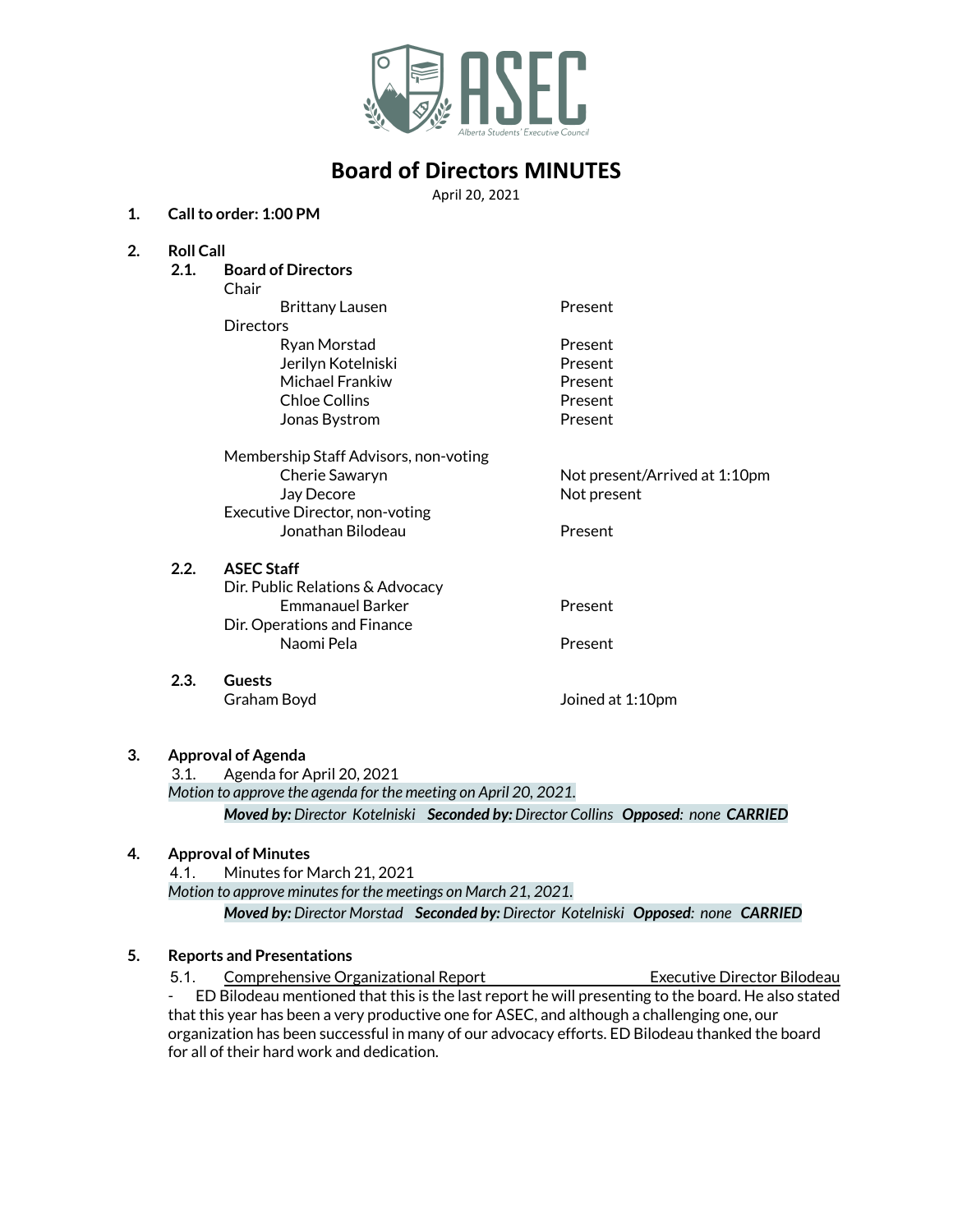

# **Board of Directors MINUTES**

April 20, 2021

### 5.2. ASEC Finance Subcommittee **Director Frankish Contract Contract Contract Contract Contract Contract Contract Contract Contract Contract Contract Contract Contract Contract Contract Contract Contract Contract Contract C**

Director Frankiw provided an overview of the Committee's work, including approval of ED expenses, organizational budget, auditor RFP, and organizational financial strategies and reports. The work of the group was efficient and comprehensive.

5.3. Students and Presidents Relationship Framework Director Kotelniski

- Director Kotelniski spoke about the document created by ED Bilodeau and Director Barker, stating that it fairly represents the organization's position and that the discussion with all parties involved went well.
- Director Barker stated that COPPOA is very happy with the agreement and the document that was presented. Minor revisions may be made in the near future, but the relationship framework is progressing well.
- ED Bilodeau added that he will be transitioning this project to incoming student leaders. With the structure set in place, student leaders will be participating in conversations alongside ED Bilodeau, meant to help create the strategy for implementation of the framework.

## **6. Old Business**

## **7. Discussion Items**

7.1. Board of Governors Training Staff Advisor Sawaryn

- Institutions are currently the ones responsible for training the members of the Board of Governors.
- A member brought forward the idea of the training being created in collaboration with the institutions and SAs, and led by the Ministry. The topic had come up with other SA staff, and discussions were had around ways to help Board of Governors members better understand their role.
- A member highlighted the need for non-partisan training, to help provide stability and consistency from year to year. As such, perhaps the training could be conducted by a third party.
- ED Bilodeau mentioned some technical aspects, such as each board being independent from the ministry. This could pose a potential challenge or conflict with regards to training. We are also anticipating some changes to this governance model, which might impact this issue. ED Bilodeau also mentioned home office's plan to organize a student working group around this topic, meant to provide support, training, and a space to share high level information.
- A suggestion was made to have a training session during the Leadership Conference.
- Another member echoed the previous suggestion and highlighted the fact that this would provide tremendous value to student leaders.
- Another member added that the training can be high level, around the fiduciary duty of the Board of Governors, types of boards, an orientation session on their importance and role.